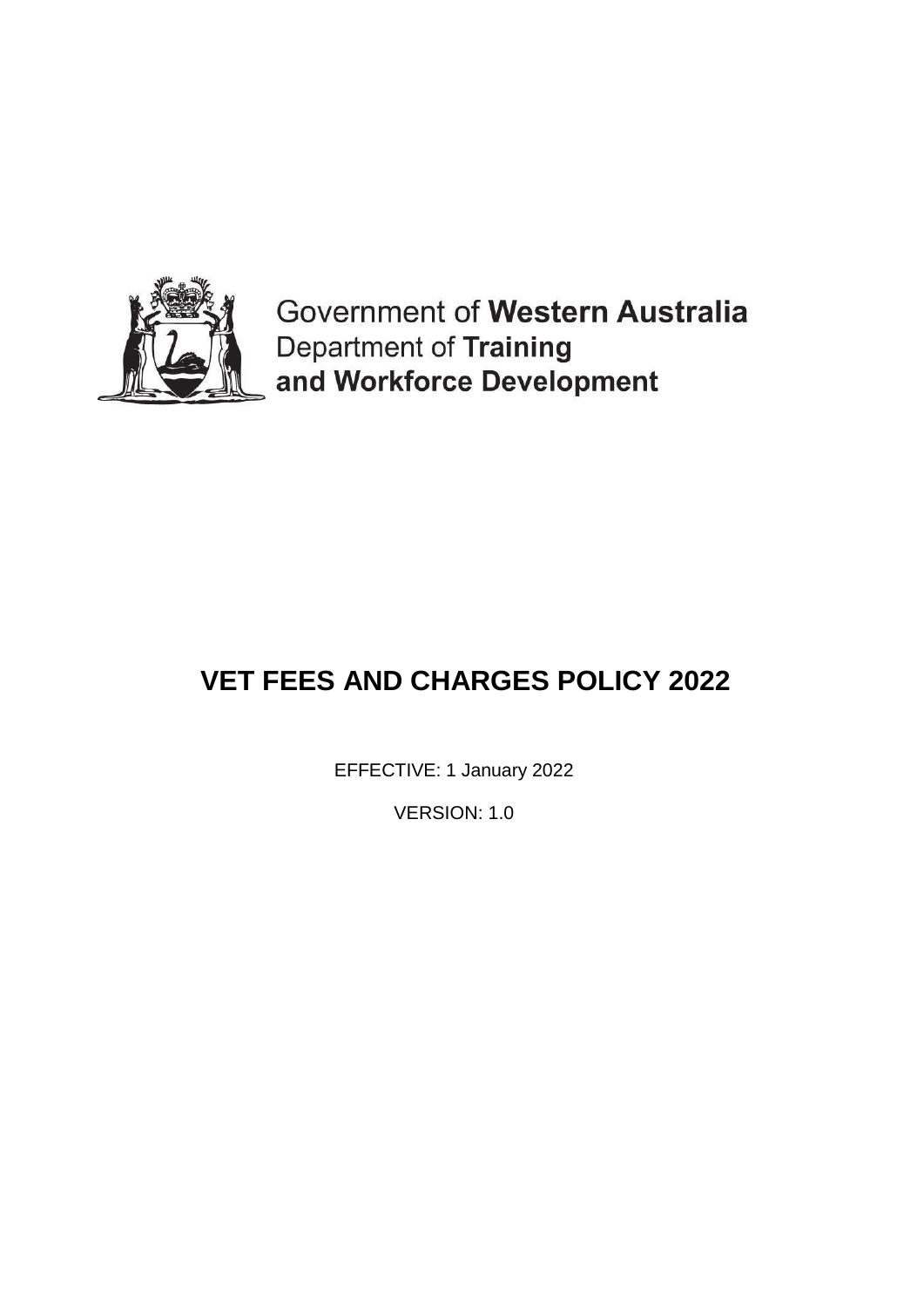#### **CONTENTS**

| $\mathbf{1}$ . |      |  |  |  |  |  |  |
|----------------|------|--|--|--|--|--|--|
| 2.             |      |  |  |  |  |  |  |
| 3.             |      |  |  |  |  |  |  |
| 4.             |      |  |  |  |  |  |  |
| 5.             |      |  |  |  |  |  |  |
| 6.             |      |  |  |  |  |  |  |
|                | 6.1. |  |  |  |  |  |  |
|                | 6.2. |  |  |  |  |  |  |
|                | 6.3. |  |  |  |  |  |  |
|                | 6.4. |  |  |  |  |  |  |
|                | 6.5. |  |  |  |  |  |  |
|                | 6.6. |  |  |  |  |  |  |
|                | 6.7. |  |  |  |  |  |  |
|                | 6.8. |  |  |  |  |  |  |
|                | 6.9. |  |  |  |  |  |  |
|                |      |  |  |  |  |  |  |
| 8.             |      |  |  |  |  |  |  |
| 9.             |      |  |  |  |  |  |  |
|                |      |  |  |  |  |  |  |
|                |      |  |  |  |  |  |  |

All policy and procedural statements contained within this document are lawful orders for the purposes of section 80(a) of the Public Sector Management Act 1994 (WA) and are therefore to be observed by all Department of Training and Workforce Development employees.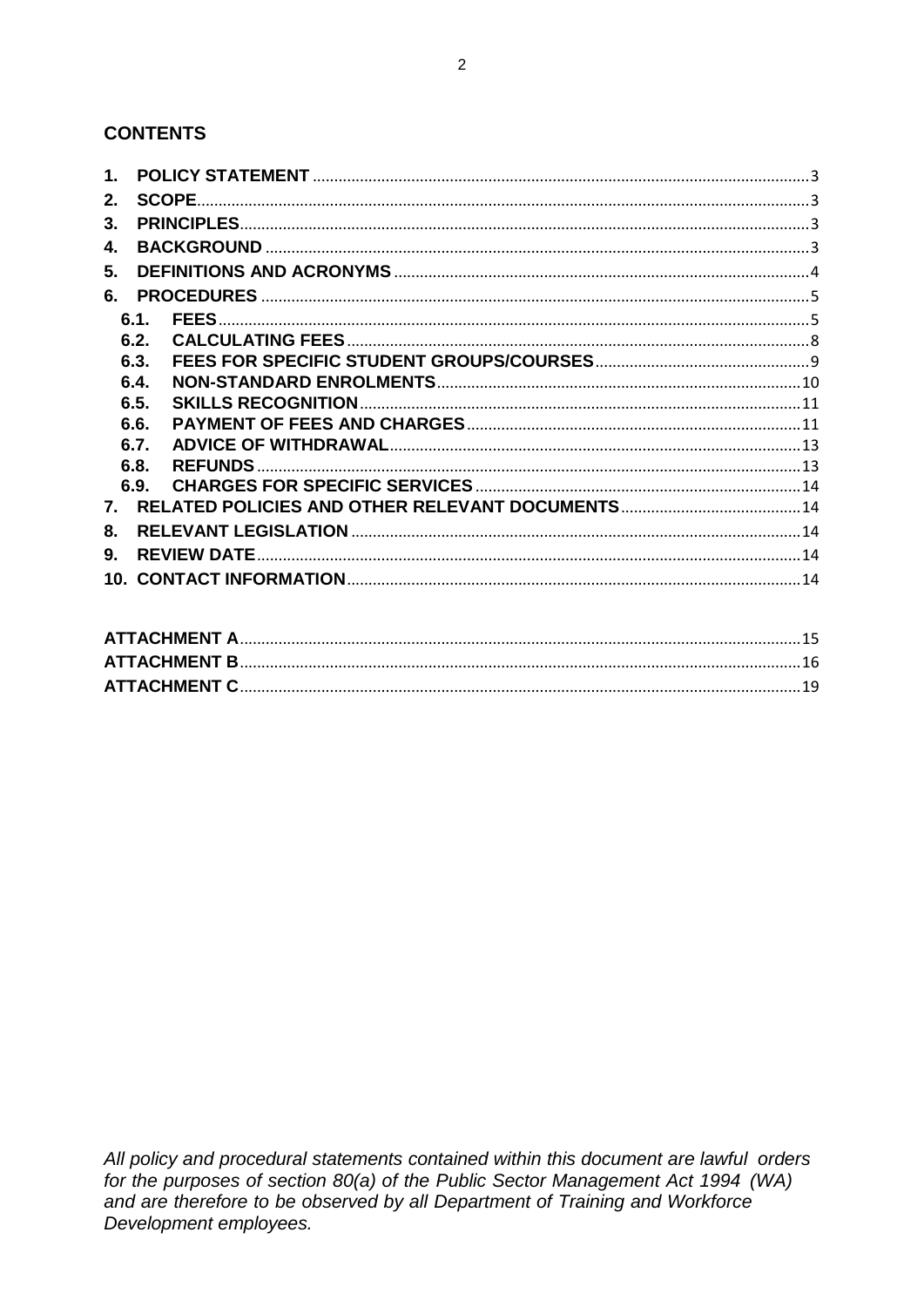## <span id="page-2-0"></span>**1 POLICY STATEMENT**

Fees and charges for students undertaking publicly funded vocational education and training (VET) in Western Australia must be collected in accordance with the provisions of the *Vocational Education and Training Act 1996*, *Vocational Education and Training (Colleges) Regulations 1996* and/or, where appropriate, as specified in contractual arrangements with training providers.

## <span id="page-2-1"></span>**2 SCOPE**

The policy applies to all registered training organisations (RTOs) that deliver publicly funded VET, and encompasses the following fees and charges:

- units of competency;
- modules from within an accredited course;
- qualifications from the training packages the Department has agreed to fund; and
- accredited award courses.

This policy relates only to fees and charges for units commenced in 2022, irrespective of the date of enrolment or duration of the course.

Publicly subsidised students cannot be charged for units that commence in 2023 or subsequent years under this policy.

## <span id="page-2-2"></span>**3 PRINCIPLES**

The *VET Fees and Charges Policy* is based on the following principles:

- Transparency VET fees and charges are transparent and students have access to the necessary information to make informed decisions regarding their training.
- Accessibility equitable access to publicly funded training.
- Procedural fairness fair and just procedures for the administration of VET fees and charges.

## <span id="page-2-3"></span>**4 BACKGROUND**

In 1992, the Western Australian Government introduced fees for publicly funded VET on the basis that as the main beneficiaries of training, students should contribute toward the costs of that training. These fees are not set to achieve full cost recovery.

This document sets out the statutory and provider based fees and charges that apply to training funded by the Western Australian Department of Training and Workforce Development and delivered by RTOs in 2022. It outlines the procedures governing the administration of these fees and charges.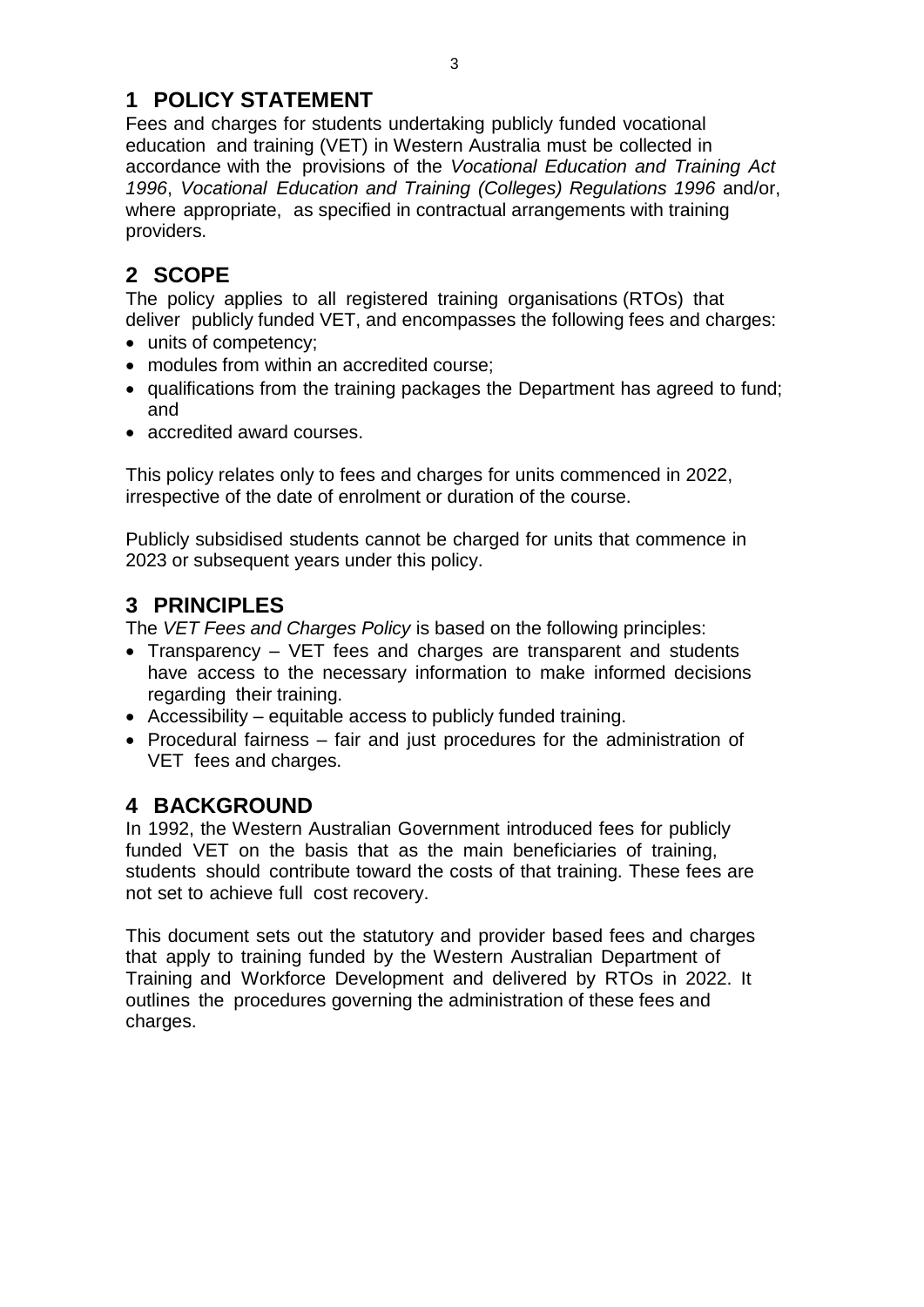### <span id="page-3-0"></span>**5 DEFINITIONS AND ACRONYMS**

**Accountable officer** means the Managing Director in the case of TAFEs, and the Chief Executive (or equivalent) in the case of other RTOs with whom the Department has a contract for the delivery of training services.

**Census/Withdrawal date** means the official date for a unit after which VET FEE- HELP or VET Student Loans students incur financial liability or feepaying students are not entitled to a full refund of the course fee upon withdrawal.

**The** *COVID-19 Critical Skills Program* means the program through which skill sets that the Minister has determined include critical skills for individuals or businesses to operate in a COVID-safe way, such as infection control, or are required to assist with "surge" workforce needs created by COVID-19, are delivered fee-free for all students.

**The** *COVID-19 Recovery Skill Sets Program* means the program through which skill sets that the Minister has determined are intended to prepare students for employment and further training are delivered fee-free to youth and concession students.

**Fee for service** means training or a related service that does not receive government funding and the cost is borne by the student or a person or organisation on behalf of the student.

**Secondary school aged person** means a person who has reached 15 years of age but has not reached the end of the calendar year in which their compulsory education period expires, as defined in the *School Education Act 1999*. In 2022, these persons will be born on or after 1 July 2004.

**Nominal hours** means the hours assigned to units as set out in the course outline defined on the Department's [website.](http://www.dtwd.wa.gov.au/wa-nominal-hours-guides)

**Registered training organisation (RTO)** means a TAFE or other training organisation registered with a state or national registering authority, including an enterprise training their own employees, with which the Department has a contract for the delivery of training services.

**Secondary visa holder** means a member of the family unit, an interdependent partner, or a dependent child of the interdependent partner.

**TAFE** means a college established under the *Vocational Education and Training Act 1996*.

**Unit** means the component of a course (either a unit or a module) in which VET on a discrete subject is provided to students enrolled in that course.

**Youth** means a person who has reached 15 years of age but has not reached the end of the calendar year in which they turn 25 years of age.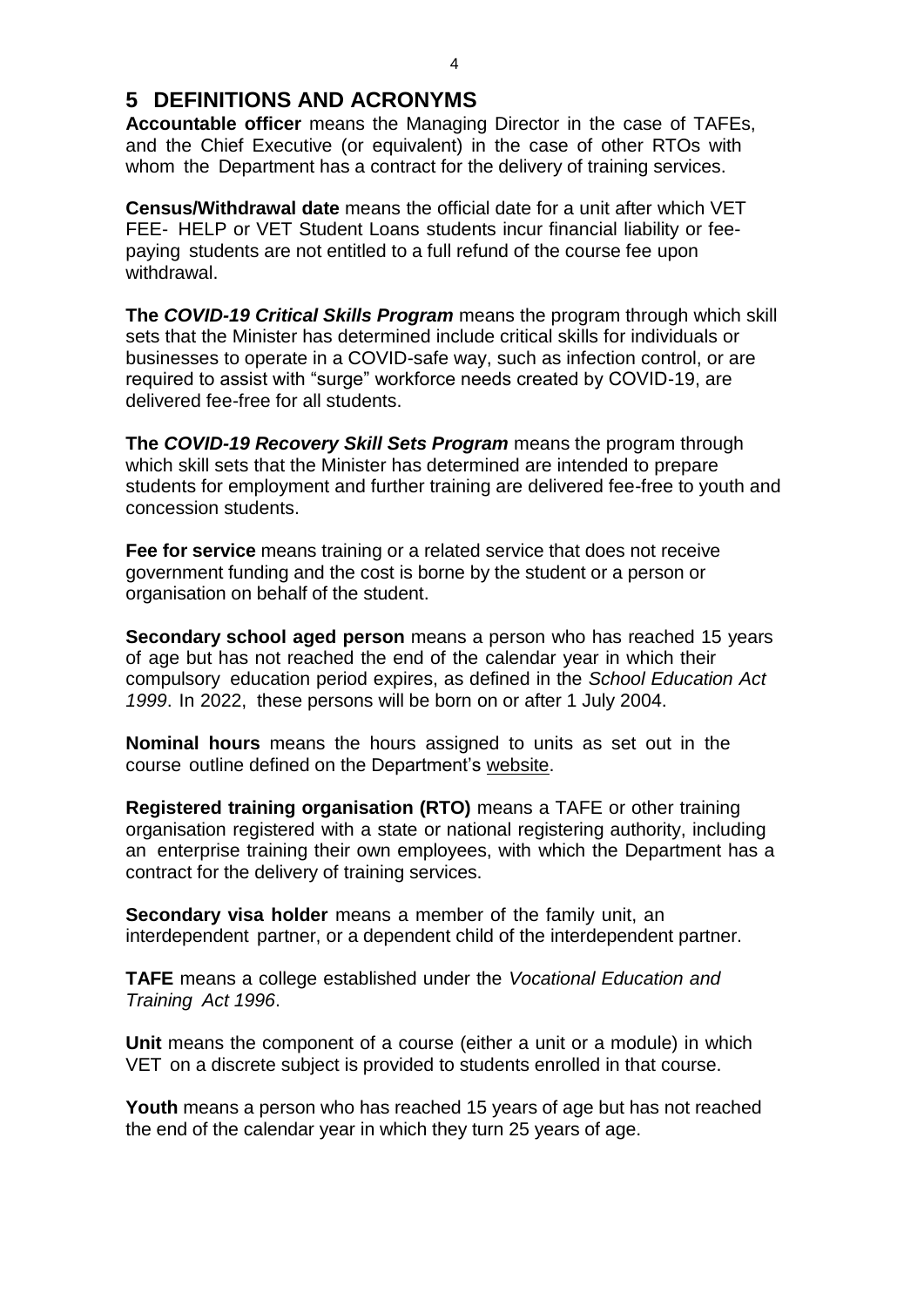## <span id="page-4-0"></span>**6 PROCEDURES**

#### <span id="page-4-1"></span>**6.1 FEES**

RTOs must charge students fees where applicable. Minimising the collection of fees or offering inducements that could be viewed as seeking a competitive advantage is prohibited.

All RTOs must have a documented process for the receipt of student fees. Details must be retained for audit purposes. Enterprise RTOs who elect to pay the fees on behalf of their employees must have a documented process approved by the accountable officer detailing how this will be managed.

Students are only to be charged for fees outlined in this policy.

#### **6.1.1 COURSE FEES**

The course fee is the sum of fees for all units that a student enrols in.

Trainees are required to pay course fees regardless of mode of delivery, including training that is 100% on the job (unless eligible for fee-free categories).

An hourly rate based on nominal hours will apply to each unit commenced in 2022, unless the course is classified as fee-free.

The composition of courses must comply with training package requirements and enrolled units must be attached to a course.

| <b>CATEGORY OF ENROLMENT</b>                                                                               | <b>FEE RATE PER</b><br><b>NOMINAL HOUR</b> |  |  |  |
|------------------------------------------------------------------------------------------------------------|--------------------------------------------|--|--|--|
| <b>Non-concession student</b>                                                                              |                                            |  |  |  |
| Category 1 - Diploma and Advanced Diploma courses*                                                         | \$5.79                                     |  |  |  |
| Category 2 - Apprenticeships, traineeships**and priority industry<br>qualifications (up to Certificate IV) | \$3.25                                     |  |  |  |
| Category 3 - General industry training (up to Certificate IV)                                              | \$4.88                                     |  |  |  |
| Category 4 – Foundation skills and equity courses                                                          | \$0.21                                     |  |  |  |
| Category 5 - Targeted fee relief courses                                                                   | \$1.62                                     |  |  |  |
| Category 6 - Fee-free courses                                                                              | \$0.00                                     |  |  |  |
| <b>Concession student</b>                                                                                  |                                            |  |  |  |
| Category 1 - Concession-eligible Diploma and Advanced Diploma<br>courses***                                | \$1.74                                     |  |  |  |
| Category 2 – Apprenticeships, traineeships**and priority industry<br>qualifications (up to Certificate IV) | \$0.97                                     |  |  |  |
| Category 3 - General industry training (up to Certificate IV)                                              | \$1.47                                     |  |  |  |
| Category 4 – Foundation skills and equity courses                                                          | \$0.21                                     |  |  |  |
| Category 5 - Targeted fee relief courses                                                                   | \$0.48                                     |  |  |  |
| Category 6 - Fee-free courses                                                                              | \$0.00                                     |  |  |  |

Table 1: Course fees for 2022

\*Excludes Diploma and Advanced Diploma qualifications that are targeted fee relief courses.

\*\*Excludes existing worker traineeships and targeted fee relief apprenticeships and traineeships.

\*\*\*Refer to the policy section of the Department's website for a list of qualifications for 2022.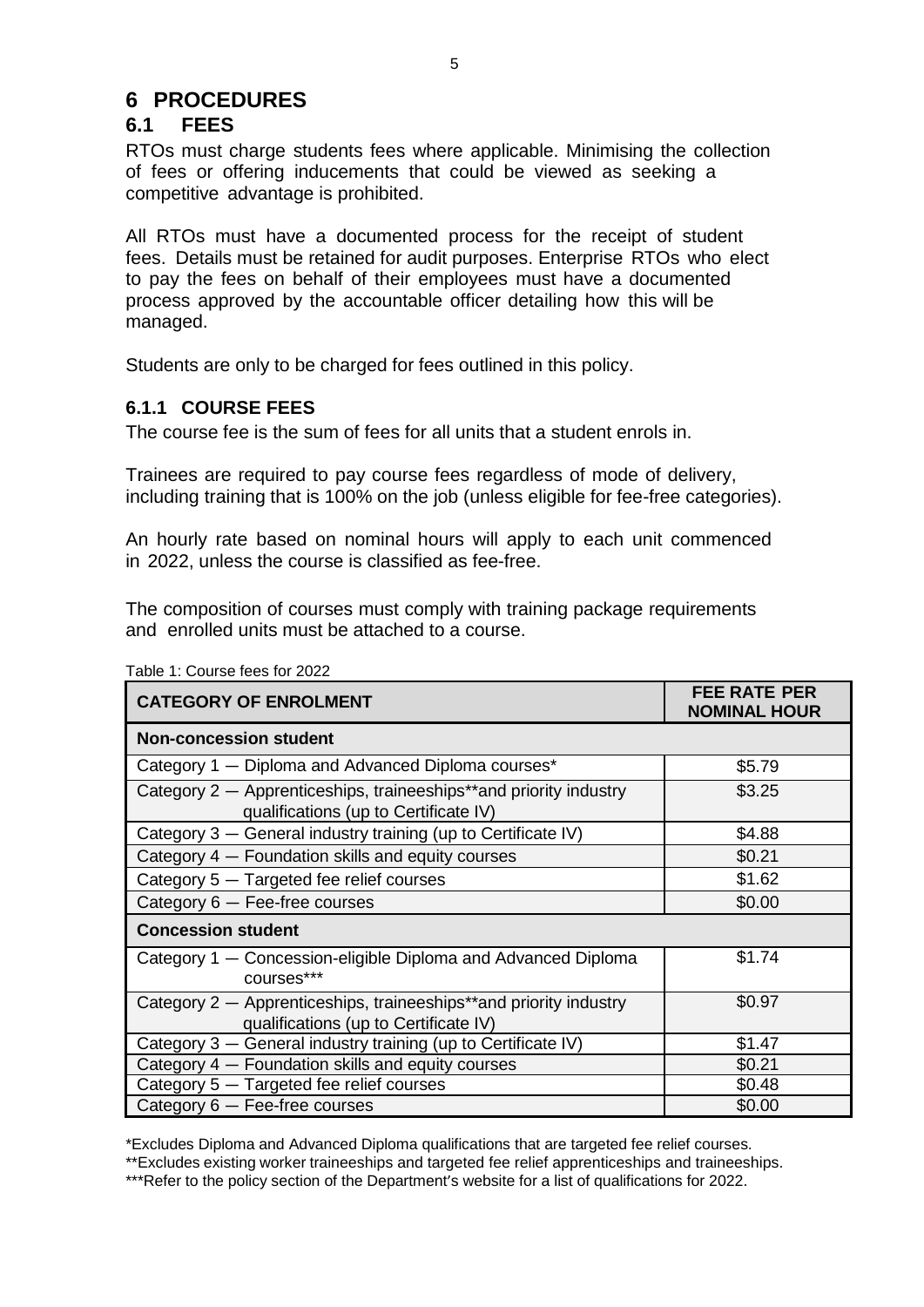A ready reference to the student fee rates and fee caps by student cohort is provided at **Attachment A**.

#### **Category 1 courses — Fee rates and caps**

For Diploma and Advanced Diploma qualifications, the maximum course fee chargeable in 2022 is \$7,860. This maximum applies per course in 2022. Diploma and Advanced Diploma qualifications are charged at the \$5.79 fee rate regardless of priority status or whether they are undertaken through an employment based training pathway, unless they are classified as a targeted fee relief course. The exception is the *Diploma of Dental Technology* which is to be charged at the apprenticeship rate, or where applicable at the apprenticeship concession rate, when undertaken as an apprenticeship.

#### **Category 5 courses – Fee caps**

The maximum course fee for non-concession students undertaking a targeted fee relief course in 2022 is \$1,200. For concession students and youth, the maximum course fee for undertaking a targeted fee relief course in 2022 is \$400. These maximums apply per course in 2022. Please refer to section 6.1.2 below for more information on the application of fee caps when the classification of courses changes mid-year.

#### **Category 6 courses**

The following courses are fee-free for all students:

- the *Course in Applied Vocational Study Skills (CAVSS)* and the *Course in Underpinning Skills for Industry Qualifications (USIQ)*; and
- skill sets undertaken through the *COVID-19 Critical Skills Program.*

#### **Existing worker trainees**

Existing worker trainees at any qualification level are charged at the Category 1 fee rate of \$5.79 per nominal hour, except in targeted fee relief courses, where they are charged at the Category 5 fee rate of \$1.62 per nominal hour up to the maximum course fee caps specified above.

Existing worker trainees are only eligible for fee concessions in targeted fee relief courses and courses specified on the concession eligible Diploma and Advanced Diploma list. Lists of these courses for 2022 are available in the policy section of the Department's website.

#### **Fee caps for secondary school-aged persons not enrolled at school**

For secondary school-aged persons not enrolled at school, the maximum course fee chargeable in 2022 is \$420. The maximum is the total fee for all courses the student is enrolled in.

For these students, course fees for courses that are below Diploma level or are concession-eligible Diploma and Advanced Diploma courses are calculated at the concessional rate until the student reaches the fee cap. The Diploma and Advanced Diploma course fee maximum of \$7,860 does not apply to these students.

#### **COVID-19 Recovery Skill Sets Program**

Skill sets which are part of the *COVID-19 Recovery Skill Sets Program* are fee-free for concession students and youth.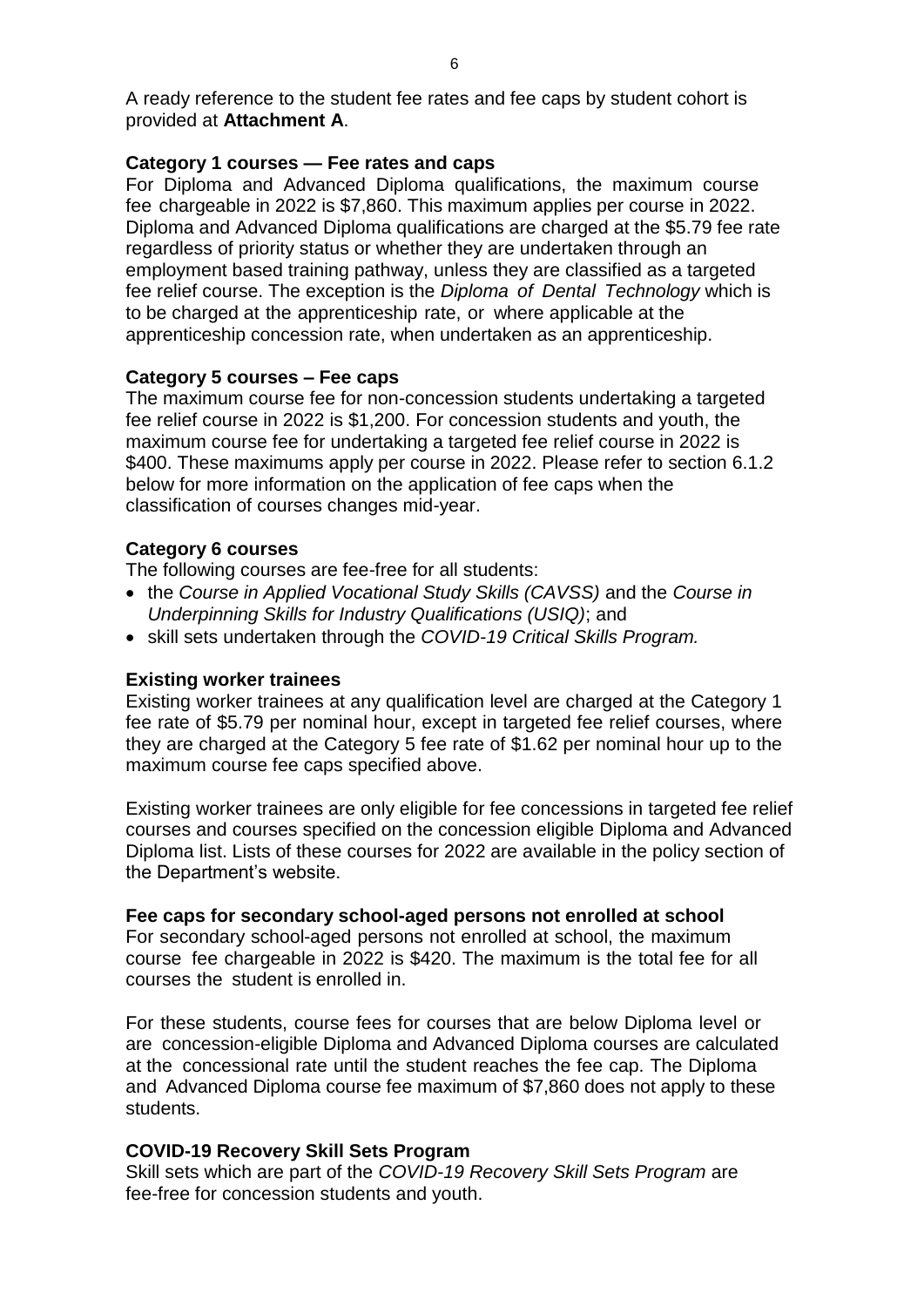#### **6.1.2 IMPACT OF COURSE CLASSIFICATION CHANGES**

Where a course is reclassified into a different category during the year, the reclassification does not affect fees payable for units of the course commenced prior to the reclassification date.

If a course is reclassified as targeted fee relief, then the targeted fee relief course fee caps only apply to units commenced on or after the date of reclassification.

Where a student has paid for units in a course that has been reclassified and the units will commence on or after the reclassification date, the student is entitled to a refund if the amount of fees paid exceeds the course fees applicable following the reclassification. The refund will be calculated as the difference between the amount paid and the new applicable course fees. Where the amount of fees paid is less than the course fees applicable following the reclassification, the student is **not** required to pay the difference between the amount paid and the new applicable course fees.

#### **6.1.3 GOODS AND SERVICES THAT SHOULD NOT INCUR A SEPARATE FEE**

RTOs may not charge students separate fees for goods and services that are considered an RTO's responsibility under the relevant Standards. The costs of providing these services are included in the price set by the Department for the purchase of training. For example, RTOs may not charge fees for costs associated with goods and services such as enrolment, records archiving, the purchase or depreciation of equipment or general infrastructure, IT support, and access to general learning and personal support services such as mentoring, study skills programs and career guidance.

Separate fees may not be charged for negotiating training plans or determining employers' capacity to train, which form part of the RTO's responsibilities under the Department's *Apprenticeship policy*. Fees must not be charged for any items that will be retained by the student as their own personal property, such as tools, protective clothing or textbooks. Such items must be purchased separately by the student.

#### **6.1.4 RESOURCE FEES**

Resource fees are charges for materials that are considered essential to a course or unit of study and which do not form part of the course fee. The resource fee covers materials purchased by the RTO to be consumed or transformed by students in the course of instruction, such as workshop materials, workbooks and essential uniforms.

Any increases to the resource fee must not exceed a Perth consumer price index (CPI) increase of 1.75%. Where appropriate, accountable officers may apply a resource fee to new or existing courses where they have not previously applied. Resource fees must not exceed cost recovery.

Resource fees must be published by providers prior to the commencement of enrolments. Accountable officers must be able to substantiate fees. Resource fees cannot be charged for fee-free courses undertaken through the *COVID-19 Critical Skills Program* or the *COVID-19 Recovery Skill Sets*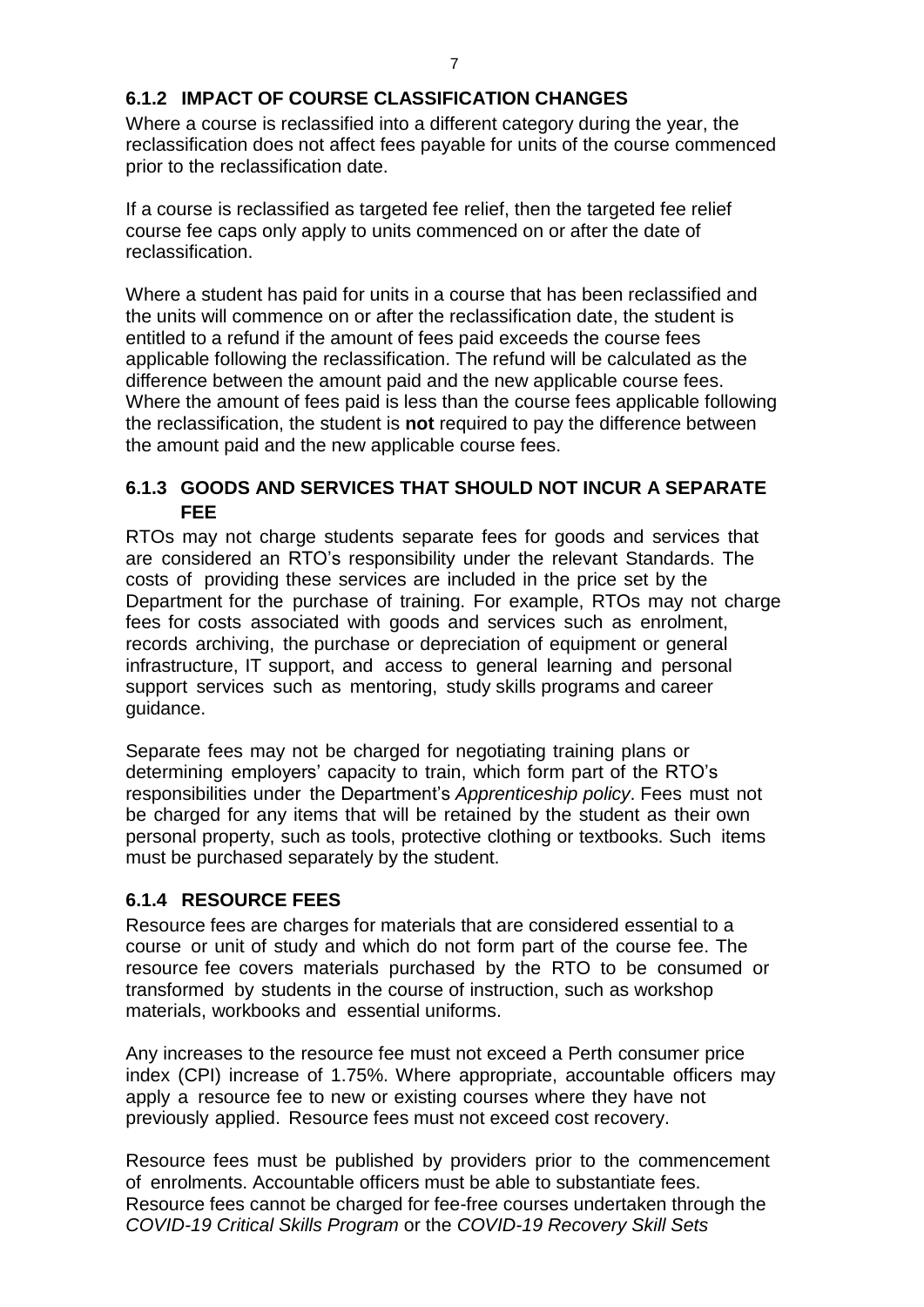Trainees and apprentices are not exempt from resource fees. However, where RTOs provide Training Record Books to trainees and apprentices, they must do so free of charge.

In any instances where the tuition fee requirements of the Commonwealth Government's VET Student Loans program are not consistent with the resource fee requirements in this policy, approved VET Student Loans providers are to meet their obligations under the VET Student Loans program.

Further details on items that can be charged as a resource fee is provided at Attachment B.

### **6.1.5 OTHER FEES**

Other fees may be charged for:

- goods or services that are not essential to the course such as parking, membership to student organisations and security passes; or
- alternate forms of access to essential goods or services that are otherwise made available by the RTO at no additional cost, such as course reading material that is available free of charge through another source (e.g. the RTO's library).

Excursion costs should be charged to students as they arise.

Other fees must be itemised and published by providers prior to commencement of enrolment. Accountable officers must be able to substantiate fees.

Other fees cannot be charged for fee-free courses undertaken through the *COVID-19 Critical Skills Program* or the *COVID-19 Recovery Skill Sets Program*.

### <span id="page-7-0"></span>**6.2 CALCULATING FEES**

The fee applicable is from the start date of the unit in which the publicly subsidised student is enrolled, irrespective of the date of enrolment or duration of the course.

To ensure consistency, adjustments will not be made to fees to reflect variations in timetabling or in instances where students complete a course or unit in less time than the nominal hours specified in the course outline defined on the Department's [website.](http://www.dtwd.wa.gov.au/wa-nominal-hours-guides)

Students enrolling in a publicly funded course are charged according to the same fee structure regardless of mode of delivery, including:

- local face to face class:
- remote live electronic conferencing;
- self-paced scheduled and unscheduled;
- external studies;
- workplace learning;
- video/television based learning; and
- online learning.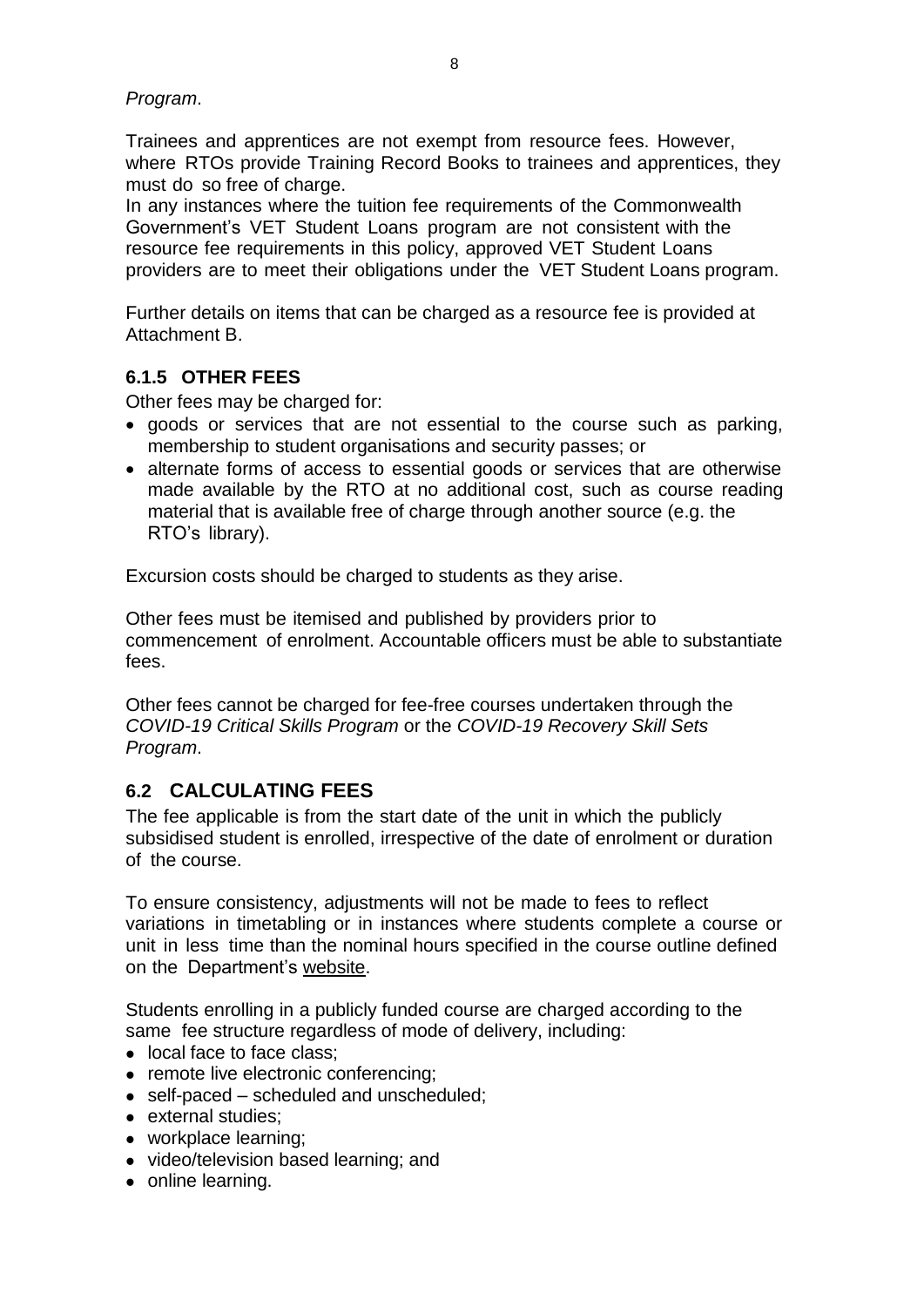## <span id="page-8-0"></span>**6.3 FEES FOR SPECIFIC STUDENT GROUPS/COURSES**

## **6.3.1 CONCESSIONS ON COURSES**

Eligibility for the concession rate on course fees is determined at the time of enrolment.

The following students are entitled to the concession rate on course fees.

- Persons and dependants of persons holding:
	- o a Pensioner Concession Card;
	- o a Repatriation Health Benefits Card issued by the Department of Veterans' Affairs; or
	- o a Health Care Card.
- Persons and dependants of persons in receipt of services from the following Commonwealth support or employment services programs:
	- o Jobactive;
	- o Online Employment Services; or
	- o ParentsNext.
- Persons and dependants of persons in receipt of AUSTUDY or ABSTUDY.
- Persons and dependants of persons in receipt of the Youth Allowance.
- Persons and dependants of persons who are inmates of a custodial institution.
- Secondary school-aged persons, not enrolled at school.

For the Jobactive, Online Employment Services, or the ParentsNext program, appropriate evidence of a student's eligibility for concession is a letter from the Commonwealth services provider confirming the student's participation in the program.

If the concession is valid for the full enrolment period, then all eligible units the student enrols in within that period attract the concession rate. If the concession is valid for part of the enrolment period, then only eligible units the student enrols in on or after the start date and prior to the expiry of the concession attract the concession rate.

### **6.3.2 VET IN SCHOOLS**

Secondary school students are exempt from course and resource fees if they:

- are enrolled at school, as defined in the *School Education Act 1999*; and
- are undertaking a VET course.

## **6.3.3 STUDENTS IN STATE GOVERNMENT CARE**

Students not enrolled at school are exempt from course and resource fees if they:

- are under the care of the Chief Executive Officer of the Department of Communities; and
- are a secondary school-aged person; or
- are under 18 years of age.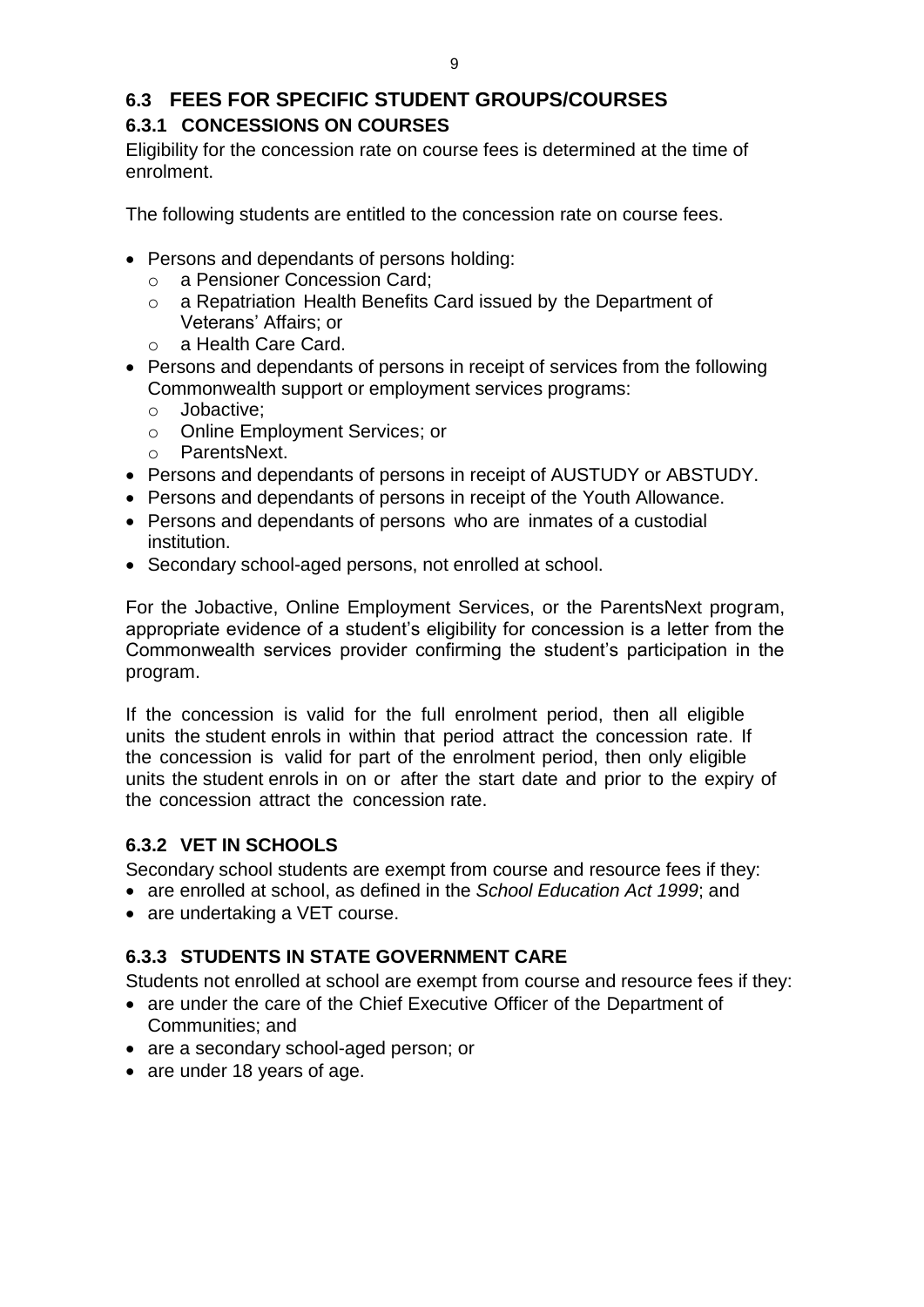#### **6.3.4 INTERSTATE STUDENTS**

Students residing in other Australian States or Territories are charged at feefor-service rates, with no specified maximum.

Apprentices and trainees may be eligible for publicly funded training if the:

- training contract is registered in Western Australia; and
- workplace is in Western Australia; and
- training occurs in Western Australia, unless the training is only available in another state or territory.

### **6.3.5 TEMPORARY RESIDENTS**

Persons holding one of the following visa types are to be treated as Australian residents for fee charging purposes and are also eligible for fee waivers and concessions:

- $\bullet$  holders of a sub-class 309, 444, 785, 790, or 820 visa;
- secondary holders of a temporary visa of sub-class 457; and
- holders of a Bridging Visa E (subclasses 050 and 051) where the visa holder has made a valid application for a visa of subclass 785 or 790.

## <span id="page-9-0"></span>**6.4 NON-STANDARD ENROLMENTS**

### **6.4.1 MULTIPLE ENROLMENTS**

Where students enrol in a course and transfer to another campus or RTO to complete the same course, the total course charges will not exceed the maximum charges prescribed in Section 6.1.1.

The student must provide proof of any previous enrolment and fees paid, and a copy should be retained by the RTO for audit purposes.

### **6.4.2 ENROLMENT IN CAVSS AND USIQ**

The *CAVSS* and the *USIQ* must always be co-delivered with a vocational qualification.

Enrolments in CAVSS and USIQ are exempt from course fees.

### **6.4.3 RE-ENROLLING IN OR STUDYING MULTIPLE CLASSES OF THE SAME UNIT**

Students wishing to enrol in a unit in which the student has already obtained a pass may do so at the RTO's discretion. These enrolments will not be publicly funded.

If a student enrols in multiple classes in the same unit within the same enrolment period, these additional classes will not be publicly funded.

### **6.4.4 REMOTE ASSESSMENT SUPERVISION**

Where a student is remotely enrolled in a course but sits an assessment with another RTO that is situated in geographic proximity, a remote assessment fee of \$50.00 will be applied. In the case of trainees and apprentices this fee will be paid by the Department.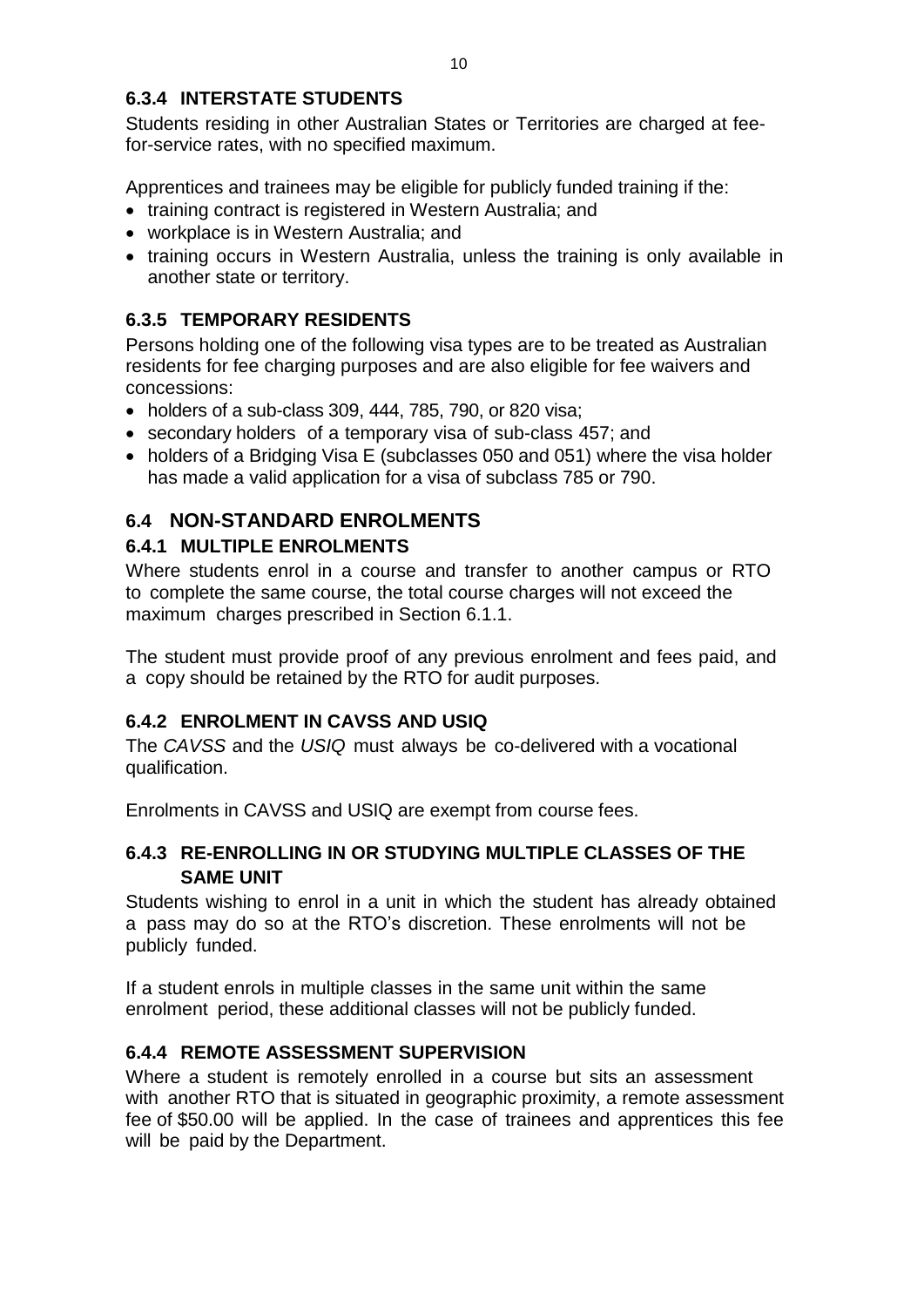#### **6.4.5 CHARGES FOR STUDENTS TRANSFERRING TO OTHER RTOS**

Where a student or a block of students transfers to another RTO, the new RTO will have course and resource fees transferred in full from the RTO from which the student(s) has transferred, if the program of study has not commenced.

In all other circumstances, the new RTO may seek a pro rata transfer, based on elapsed time, of course and resource fees from the RTO from which the student(s) has transferred. Transfers of fees are to be managed between RTOs.

Proof of previous enrolment and fees paid must be provided by the student and retained by the RTO for audit purposes. Details of transfers must be retained by both RTOs for audit purposes.

### <span id="page-10-0"></span>**6.5 SKILLS RECOGNITION**

#### **6.5.1 RECOGNITION OF PRIOR LEARNING**

Recognition of prior learning (RPL) involves the assessment of previously unrecognised skills and knowledge an individual has achieved outside the formal education and training system in respect of a specific unit. RPL is an assessment process that assesses the individual's non-formal and informal learning to determine the extent to which that individual has achieved these required learning outcomes or competency outcomes.

While fees for students enrolling in RPL are not subject to this policy and will be determined by the training provider, training providers are required to publish their fees for RPL services.

#### **6.5.2 RECOGNITION OF CURRENT COMPETENCIES**

Recognition of Current Competencies (RCC) applies if a student has previously successfully completed the requirements for a unit and is now required (that is, by a licensing authority) to be reassessed to ensure that competency is being maintained.

RCC fees are not subject to this policy and will be determined by the training provider.

#### **6.5.3 CREDIT TRANSFER**

Students are not charged for credit transfer. The transfer of credit provides the student with an exemption from relevant units within a course. Credit transfer does not involve an assessment of the student's knowledge or skills – it is an assessment of the credentials of the formal accredited learning presented against the destination course to determine the extent to which it is equivalent to the required learning outcomes, competency outcomes, or standards in a course.

Students may be granted credit for the completion of formal accredited learning with a school, university or RTO.

#### <span id="page-10-1"></span>**6.6 PAYMENT OF FEES AND CHARGES**

Enrolment is not complete until statutory and RTO based fees and charges are paid, deferred payment arrangements have been made or fees and charges have been waived.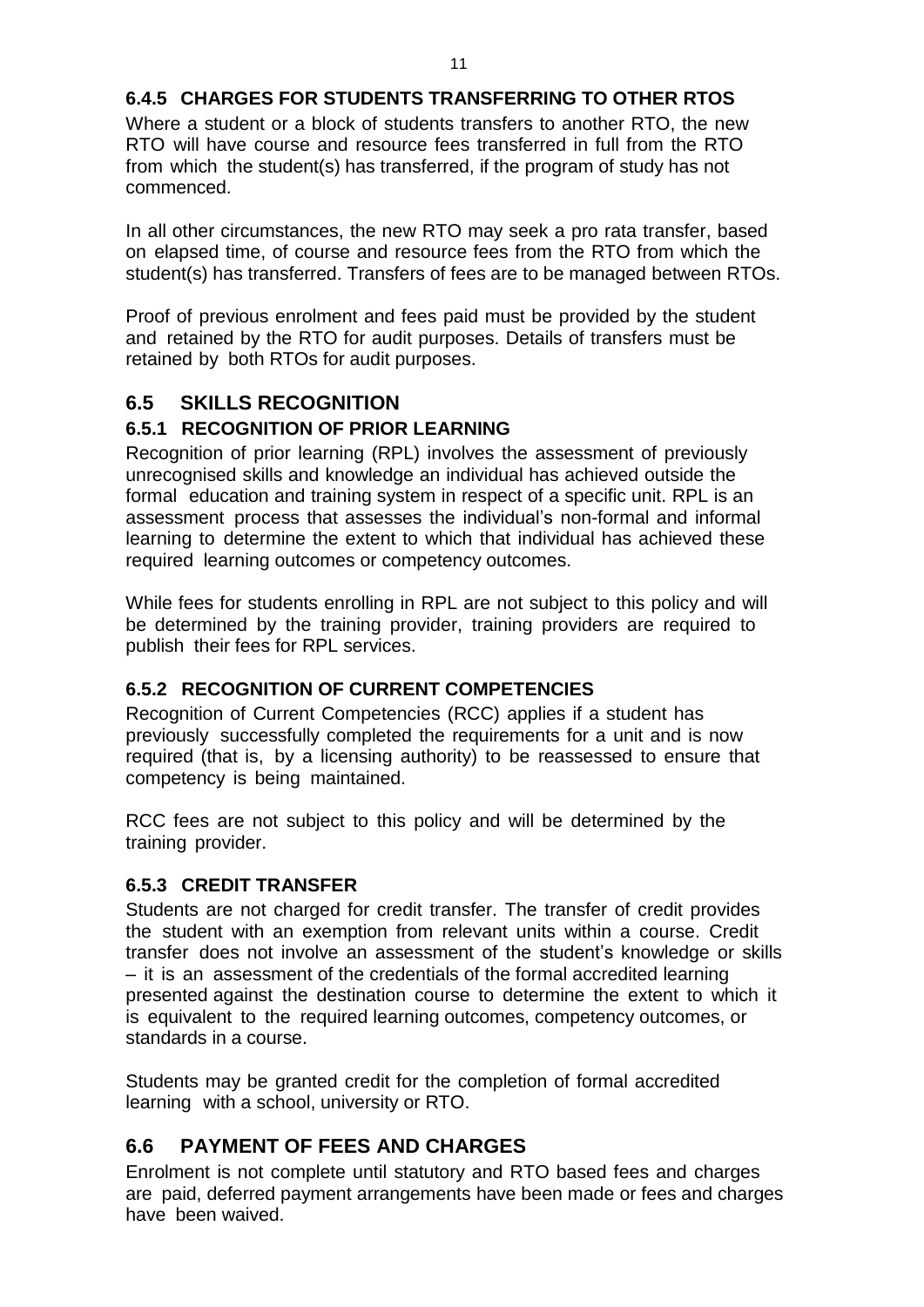#### **6.6.1 PAYMENT OPTIONS**

On enrolment, students will take up one of the following payment options: a pay the full amount of fees and charges;

- b present a signed authority from an employer to invoice that employer for the student's fees and charges;
- c pay the fee by instalment;
- d declare their intent to defer payment under the Commonwealth Government's VET Student Loans program, subject to eligibility and acceptance by the provider;
- e pay part of the full amount of fees and charges and defer payment of the other part under the Commonwealth Government's VET Student Loans program; or
- f make application on the grounds of severe financial hardship for fees and charges to be waived for courses below diploma level or concession-eligible Diploma and Advanced Diploma courses.

Students who fail to take up one of the above options must not be enrolled.

Apprentices and trainees are to be treated the same as other students and are legally liable to pay fees.

#### **6.6.2 PAYMENT BY INSTALMENT**

Students must be given a minimum of eight weeks from the commencement of the unit to finalise payment when paying by instalment.

Accountable officers should use their discretion in the application of this instruction by formulating the payment by instalments to more appropriately match the particular training program. Details of the student's enrolment and details of why deferred payment was granted must be retained for audit purposes.

Where approval has been given for a student to pay by instalment, the RTO is responsible for the collection of outstanding fees and charges. Fair and adequate recovery procedures must be in place to manage the collection and recovery of monies.

Students who have fallen behind in their payments must not be enrolled in additional units unless appropriate arrangements, agreed to by both the student and the RTO, have been put in place to pay the amount outstanding.

#### **6.6.3 WAIVING OF CHARGES**

Accountable officers may waive all fees and charges for students that they assess as being in severe financial hardship for courses below diploma level and concession-eligible Diploma and Advanced Diploma courses. Whether a student is in severe financial hardship is to be determined on a case by case basis by the RTO.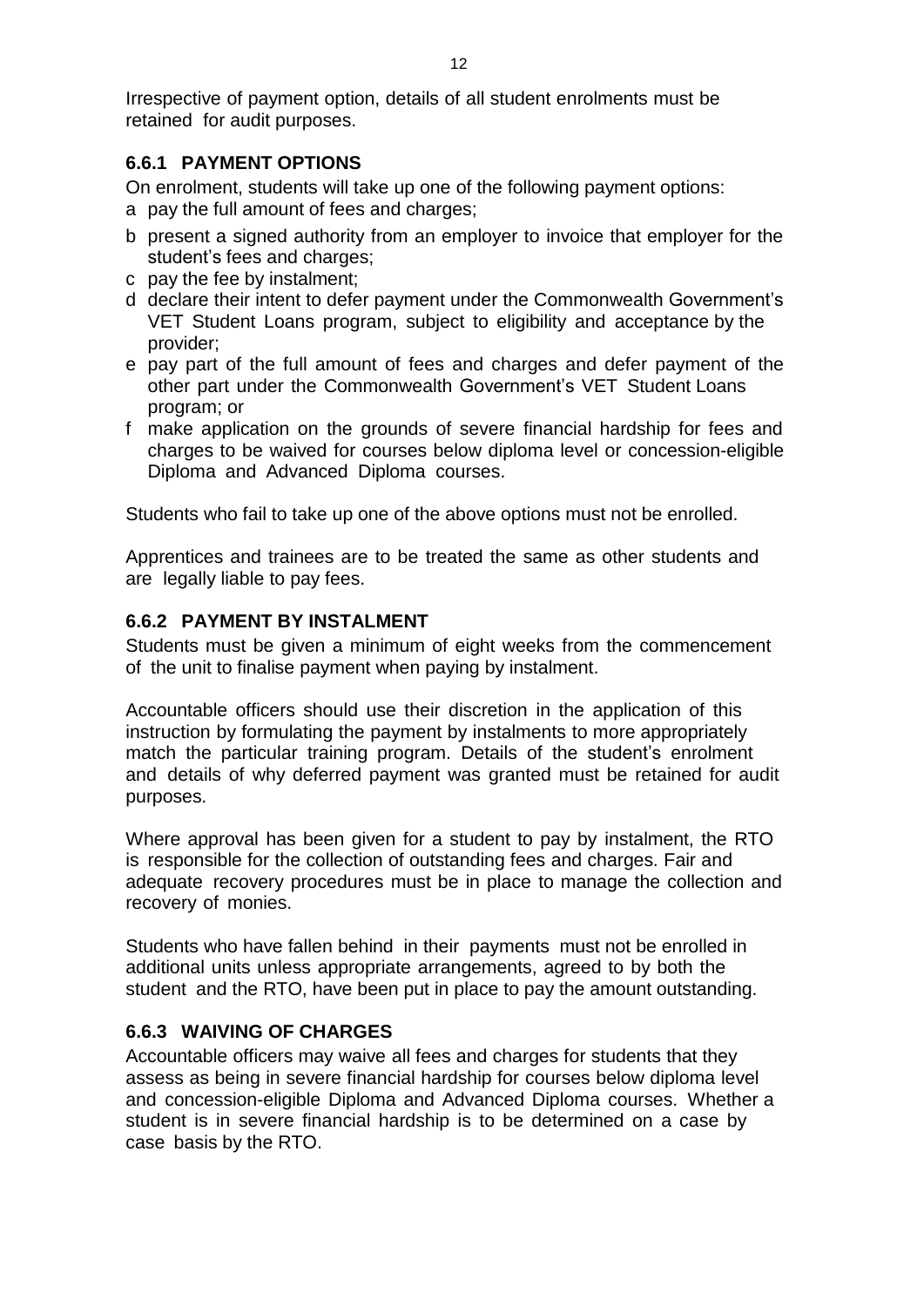Existing worker trainees are not eligible for a fee waiver with the exception of enrolments in concession-eligible Diploma or Advanced Diploma courses.

RTOs are required to have in place formal processes for the waiving of fees and charges. Details of a student's enrolment, records where a fee waiver has been granted and documented reasons for the decision must be retained for audit purposes.

Meeting the concession eligibility requirements entitles the individual to a fee concession, but is not sufficient grounds for the granting of a fee waiver.

Requirements for fee waiver assessments are included at Attachment C.

### <span id="page-12-0"></span>**6.7 ADVICE OF WITHDRAWAL**

Students must be advised that written advice of withdrawal is necessary to ensure that:

- they are eligible for refunds; or
- they do not incur a liability under the Commonwealth Government's VET Student Loans program.

### <span id="page-12-1"></span>**6.8 REFUNDS**

RTOs are required to make all policy relating to refunds publicly available and inform students of the policy prior to enrolling.

#### **6.8.1 FULL REFUNDS**

Students who withdraw are entitled to a full refund of the applicable course fee, resource fee and other fees where:

- a unit is cancelled or re-scheduled to a time unsuitable to the student; or
- a student is not given a place due to maximum number of places being reached.

Accountable officers can approve a full refund of fees at any time during delivery if a class is cancelled because of declining student numbers, no available lecturer, or due to other circumstances caused by the RTO.

#### **6.8.2 PART REFUNDS**

RTOs must set a census/withdrawal date for each unit at no less than 20% of the way through the period during which that unit is undertaken.

Students who withdraw for reasons other than those outlined in section 6.8.1 and who lodge a withdrawal form before the census/withdrawal date for a unit will be eligible for a full refund of the course fee for the unit; and

- a full refund of the resource fee if the course is a Diploma or Advanced Diploma course; or
- 50% of the resource fee if the course is below Diploma level.

#### **6.8.3 PRO RATA REFUNDS**

Accountable officers can approve a pro rata refund of fees and charges at any time during the course of delivery if students withdraw for reasons of personal circumstances beyond their control.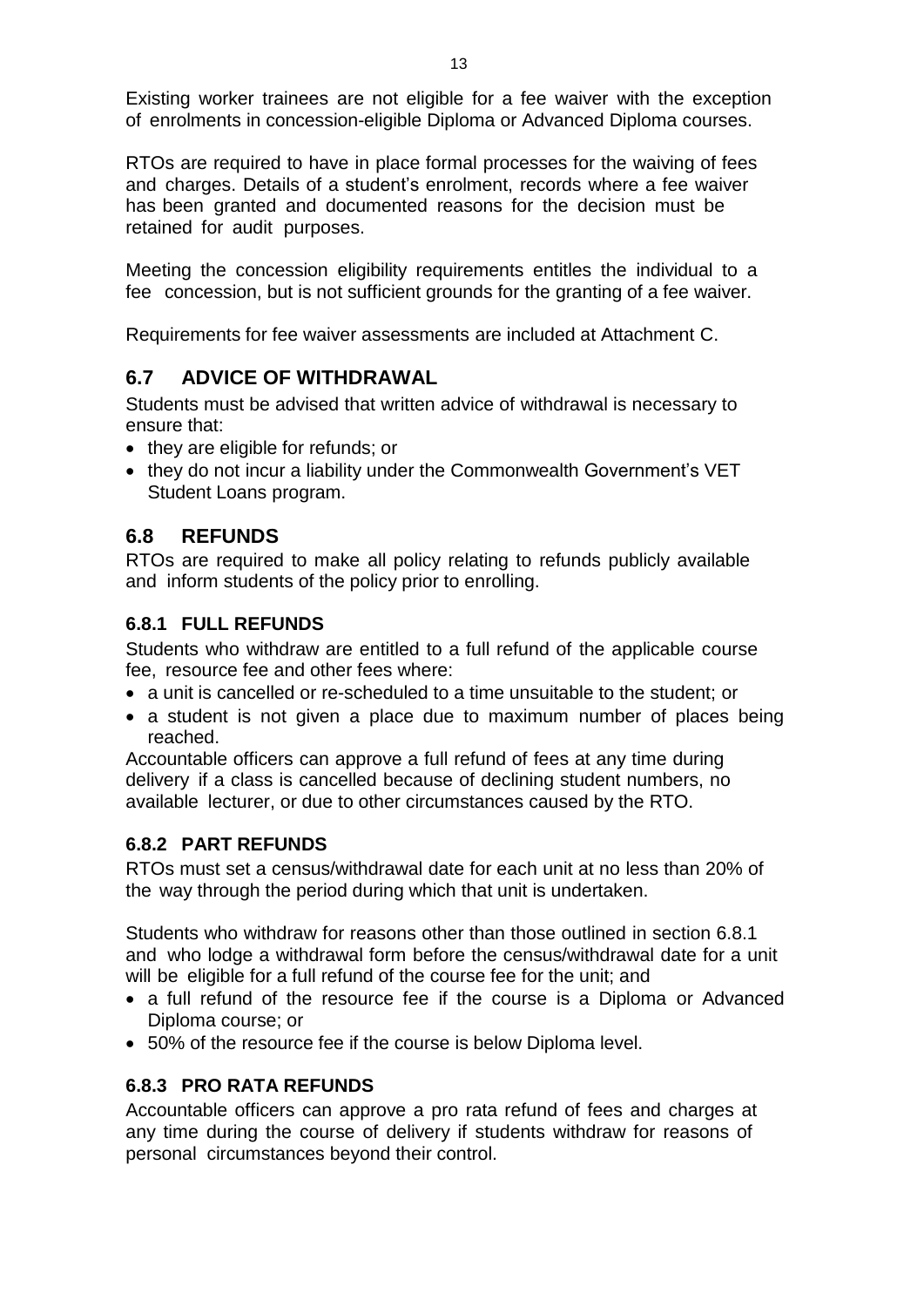For example:

- serious illness resulting in extended absence from classes;
- injury or disability that prevents the student from completing their program of study; or
- other exceptional reasons at the discretion of the accountable officer.

In all cases, relevant documentary evidence (for example, medical certificate) is required. Details of all refunds should be retained for audit purposes, and the enrolment form annotated to show that a refund has been given.

#### **6.8.4 REFUNDS FOLLOWING RE-MARKING**

Students requesting a re-mark of their assessment should do so within four weeks of the date of publication of the results. Should a 'Not Yet Competent' candidate achieve an outcome of 'Competent' on a re-marking of the assessment, the \$25.00 re-marking charge is to be refunded.

### <span id="page-13-0"></span>**6.9 CHARGES FOR SPECIFIC SERVICES**

RTOs are not required to charge fees for the following services. However, if fees are charged, maximum fees apply as specified below.

- a Re-marking of an assessment each unit \$25.
- b Replacement of award/qualification/academic record \$50.00.
- c Re-issue of academic statement.
	- i Results on computer network \$20.00.
	- ii Results from archive \$30.00.
- d Remote assessment supervision \$50.00.

## <span id="page-13-1"></span>**7 RELATED POLICIES AND OTHER RELEVANT DOCUMENTS**

This policy should be read in conjunction with:

- *National Standards for Registered Training [Organisations](https://www.comlaw.gov.au/Details/F2014L01377)*
- *[VET Student Loans Manual](http://education.gov.au/help-resources-providers) for Providers*
- *[Apprenticeship](http://www.dtwd.wa.gov.au/dtwcorporateinfo/policiesandguidelines/Pages/default.aspx#toc2) Policy*
- *Colleges Direction 1997*

## <span id="page-13-2"></span>**8 RELEVANT LEGISLATION**

*Vocational Education and Training Act 1996 Vocational Education and Training (Colleges) Regulations 1996 Vocational Education and Training (General) Regulations 2009 School Education Act 1999 VET Student Loans Act 2016 Higher Education Support Act 2003*

## <span id="page-13-3"></span>**9 REVIEW DATE**

This policy is to be reviewed by 31 December 2022.

## <span id="page-13-4"></span>**10 CONTACT INFORMATION**

#### **General queries:**

Policy, Planning and Research Branch Department of Training and Workforce Development 16 Parkland Road OSBORNE PARK W A 6017 T: 08 6551 5642 W: [dtwd.wa.gov.au](http://www.dtwd.wa.gov.au/) E: [VETFees@dtwd.wa.gov.au](mailto:VETFees@dtwd.wa.gov.au)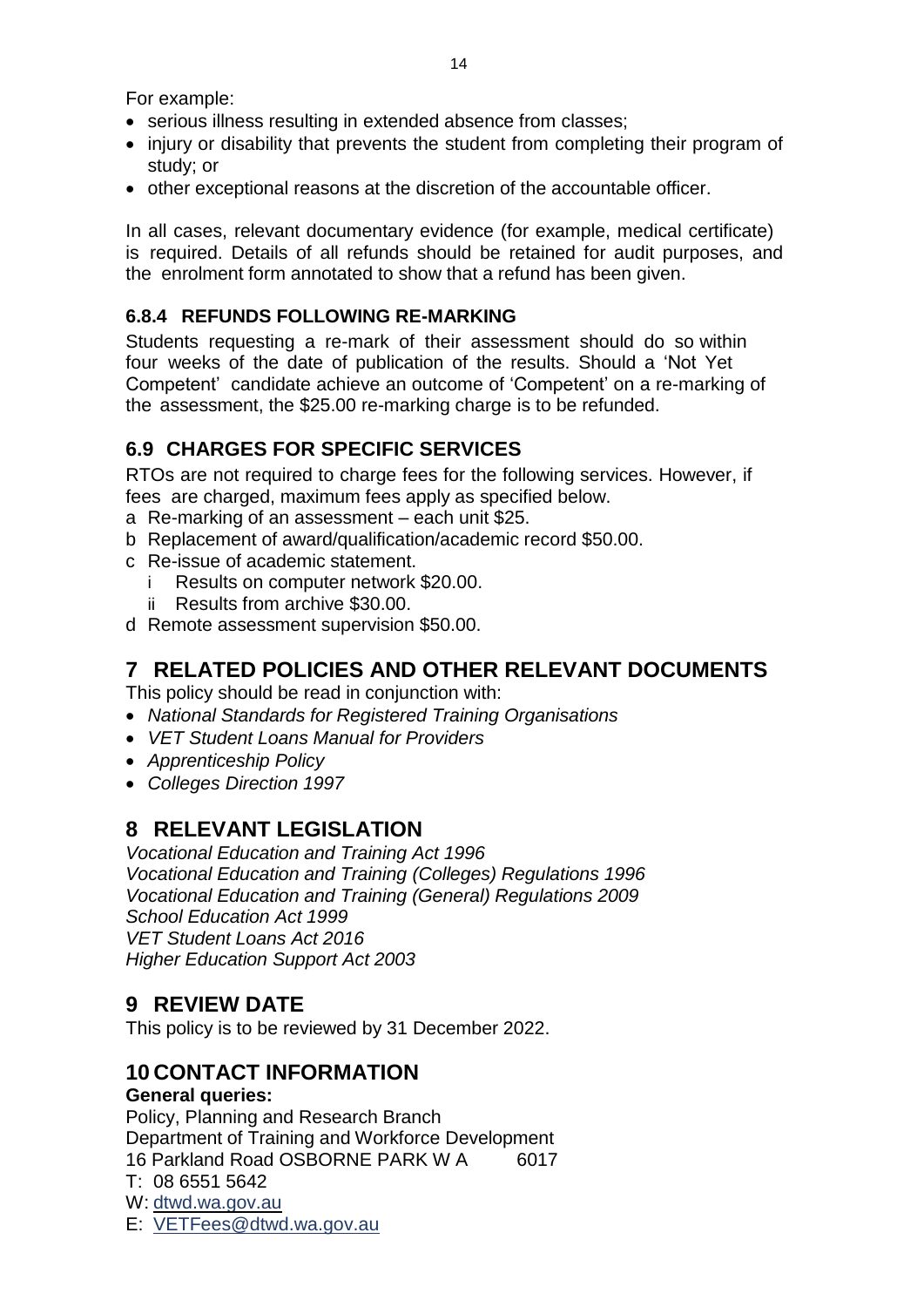## **ATTACHMENT A MATRIX OF FEE RATES, CAPS, AND STUDENT COHORTS\***

|                |                                                                                                          | Non-concession 25+ years |                          |                                                                  | Non-concession youth 17-24<br>years |                          |                                                                  | <b>Concession (includes new</b><br>categories) |                          |                                                                  |
|----------------|----------------------------------------------------------------------------------------------------------|--------------------------|--------------------------|------------------------------------------------------------------|-------------------------------------|--------------------------|------------------------------------------------------------------|------------------------------------------------|--------------------------|------------------------------------------------------------------|
| Fee category   |                                                                                                          | Fee rate                 | Annual<br>cap            | <b>Recovery</b><br>Program<br><b>Skill Sets</b><br>- Fee<br>Rate | Fee rate                            | <b>Annual</b><br>cap     | <b>Recovery</b><br>Program<br><b>Skill Sets</b><br>– Fee<br>Rate | Fee rate                                       | <b>Annual</b><br>cap     | <b>Recovery</b><br>Program<br><b>Skill Sets</b><br>- Fee<br>Rate |
|                | Diploma and above** not<br>concession eligible                                                           | \$5.79                   | \$7,860                  | \$5.79                                                           | \$5.79                              | \$7,860                  | \$0                                                              | \$5.79                                         | \$7,860                  | \$0                                                              |
|                | Concession eligible Diploma and<br>Above                                                                 | \$5.79                   | \$7,860                  | \$5.79                                                           | \$5.79                              | \$7,860                  | \$0                                                              | \$1.74                                         | \$7,860                  | \$0                                                              |
| $\overline{2}$ | Apprenticeships, new entrant<br>traineeships, priority industry<br>qualifications (up to Certificate IV) | \$3.25                   | $\blacksquare$           | \$3.25                                                           | \$3.25                              |                          | \$0                                                              | \$0.97                                         | $\overline{a}$           | \$0                                                              |
| 3              | General industry training (up to<br>Certificate IV)                                                      | \$4.88                   | $\blacksquare$           | \$4.88                                                           | \$4.88                              |                          | \$0                                                              | \$1.47                                         | $\blacksquare$           | \$0                                                              |
| 4              | Foundation skills and equity courses                                                                     | \$0.21                   | $\overline{\phantom{a}}$ | \$0.21                                                           | \$0.21                              | $\overline{\phantom{0}}$ | \$0                                                              | \$0.21                                         | $\overline{\phantom{a}}$ | \$0                                                              |
| 5              | Targeted fee relief (Lower fees, local<br>skills)                                                        | \$1.62                   | \$1,200                  | \$1.62                                                           | \$1.62                              | \$400                    | \$0                                                              | \$0.48                                         | \$400                    | \$0                                                              |
| 6              | Fee-free courses (includes COVID-<br>19 Critical Skills Program skill sets)                              | \$0                      |                          | \$0                                                              | \$0                                 |                          | \$0                                                              | \$0                                            | -                        | \$0                                                              |

#### <span id="page-14-0"></span>**Notes**

\* The \$420 per student annual fee cap also applies to school aged students not enrolled at school.

\*\* Excludes Diploma and Advanced Diploma qualifications that are targeted fee relief courses.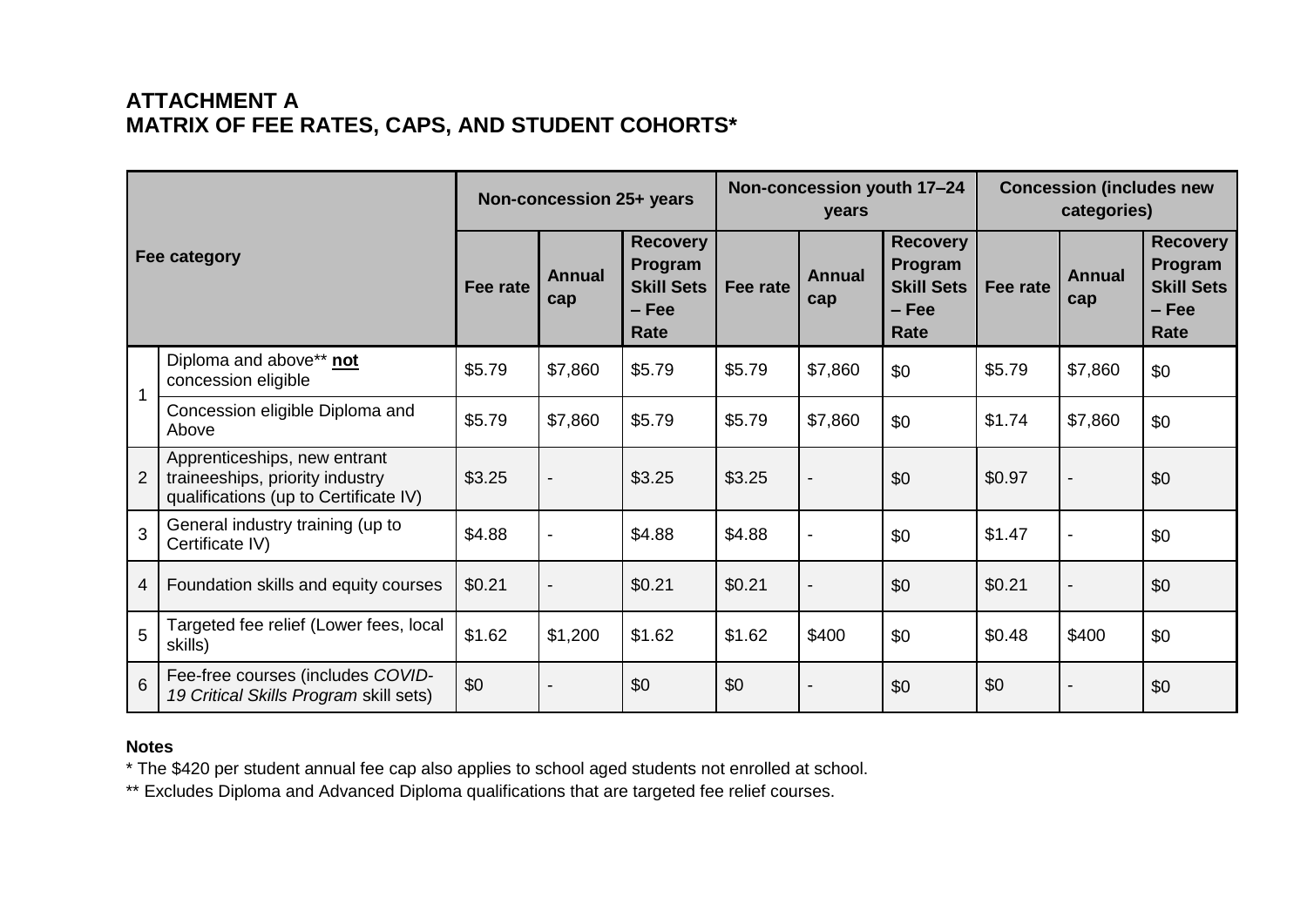## <span id="page-15-0"></span>**ATTACHMENT B RESOURCE FEE GUIDELINES**

### **1 Introduction**

This document outlines the Department of Training and Workforce Development's (the Department's) guidelines for determining a resource fee, in accordance with the *VET Fees and Charges Policy 2022*. It aims to minimise confusion for training providers, while allowing some autonomy to make decisions.

## **2 Resource fees**

A resource fee is a charge to a student for materials that are considered essential to a course or unit of study and which are not considered to form part of the course fee. Materials are considered to be the things needed to undertake the course or unit of study, and may include products used in the course of instruction.

The resource fee covers materials purchased by the training provider that are necessarily consumed or transformed by students undertaking the course or unit of instruction during the period of enrolment. The effective life of the materials is limited to the duration of the course or unit.

A material is considered to be consumed when it is destroyed or expended by use, or used up by the student during the course or unit. A material is considered to be transformed when it is changed in form, changed to something of a different form, or changed in appearance, condition, nature or character, especially where the change is complete or extensive.

Based on this information, in order to charge a fee for a resource, the following four criteria must be met.

- The training provider purchased the materials for the student;
- The materials are essential to the course or unit of study;
- The materials are consumed/transformed by the student in the course of instruction; and
- The materials are not considered to be included in the price set for training.

If any of the above criteria are not met, a resource fee **cannot** be charged.

Resource fees must be published by training providers prior to the commencement of enrolments. Accountable officers must be able to substantiate the fees.

## **3 Price set for training**

Students are charged course fees at a price set by the Department, which represents the student contribution to the training funded by the Department.

Funding provided by the Department is intended to cover costs incurred by the training providers, including the following.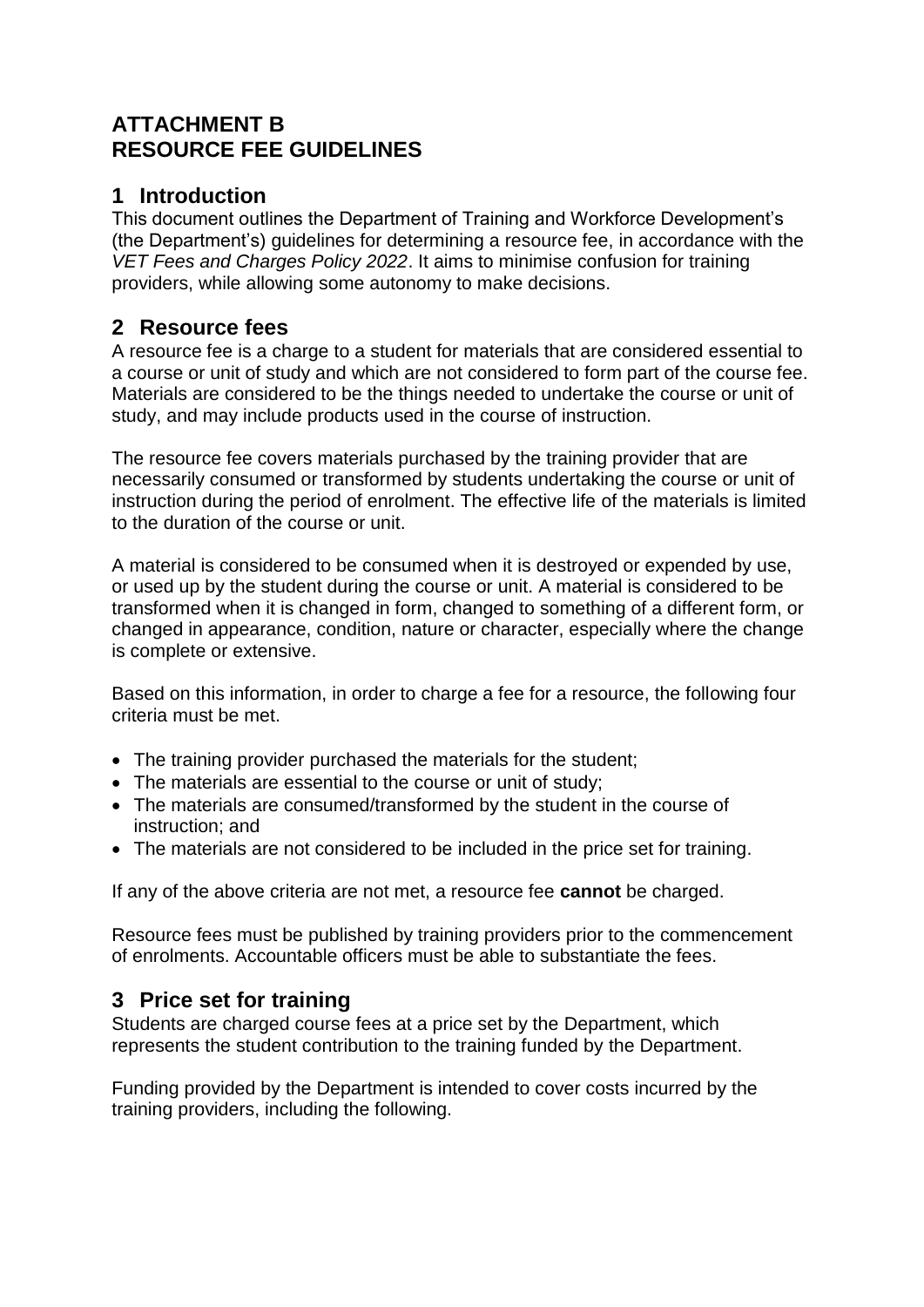- Lecturing, administration and non-teaching staff salaries
- Operational costs including:
	- $\circ$  general and student consumables;
	- o advertising, marketing and promotions;
	- o consultancies and contracted services;
	- o information and communications technology;
	- o insurance;
	- o travel and transport;
	- o utilities;
	- o equipment repairs and maintenance; and
	- o leases and hire of equipment.

Training providers cannot charge a student a separate fee for goods and services that are considered their responsibility under the relevant Standards. The cost of these goods and services are included in the price set for training by the Department for the purchase of training.

The *Standards for Registered Training Organisations (RTOs) 2015* states that an RTO is required to have sufficient:

- trainers and assessors to deliver the training and assessment;
- educational and support services to meet the needs of the learner cohort/s undertaking the training and assessment;
- learning resources to enable learners to meet the requirements for each unit of competency, and which are accessible to the learner regardless of location or mode of delivery; and
- facilities, whether physical or virtual, and equipment to accommodate and support the number of learners undertaking the training and assessment.

### **4 Examples of resources**

Accountable officers are ultimately responsible for determining what is included as part of a resource fee charged to a student. This section aims to assist in this decision making by providing examples of what may or may not be included as resource fees.

The following are examples of materials that are considered to be consumed or transformed by a student in the course of instruction and may be included as a resource fee.

- Flowers into bouquets
- Ingredients used to create recipes
- Wood used for carpentry
- Copper pipe used for plumbing
- Steel used for building
- Fabric used for dress making
- Styling products and colour products used in hairdressing

The following are examples of materials that **do not** meet the criteria to be considered for a resource fee.

 Materials that are re-used by the training provider over multiple classes (e.g. gardening tools, power tools)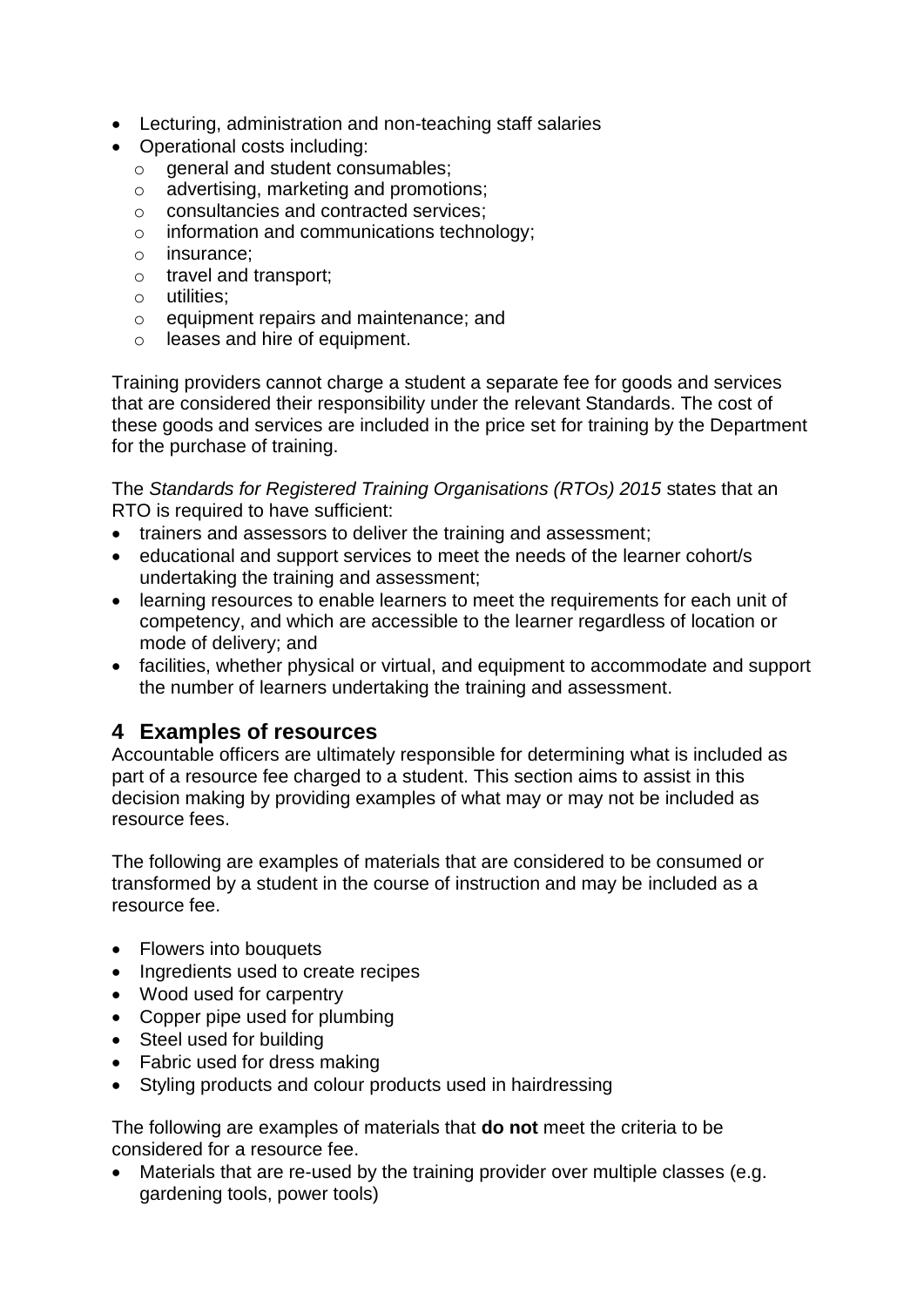- Materials that the student retains after completion of the course or unit of study (eg knives used by hospitality students, scissors used in a hairdressing course)
- Hiring of equipment and venues
- Maintenance of equipment
- Third party training costs
- Textbooks
- General classroom consumables (eg whiteboard markers, butchers paper, tissues)
- Computers and other IT equipment
- Industry speakers
- Utility costs

#### **Note**

The examples above are included as guides only and are not exhaustive lists. Each material should be considered on a case-by-case basis.

## **5 Fee setting**

When setting a resource fee, only the direct cost of the material should be used. Overheads should not be included in the cost when determining the resource fee to be charged to the student. It is important that training providers develop a costing model for resource fees. The method of calculation can be determined by the training provider, however, it should be applied consistently across all courses and units.

The Office of the Auditor General has developed better practice principles for effective fee setting. The following table is an adaptation of these principles and is provided in order to assist training providers to establish an effective framework for setting resource fees:

| <b>Principle</b>           | <b>Suggested actions</b>                                                                                                                                                                                                                                                                                  |  |  |  |  |  |
|----------------------------|-----------------------------------------------------------------------------------------------------------------------------------------------------------------------------------------------------------------------------------------------------------------------------------------------------------|--|--|--|--|--|
| Policies and<br>procedures | Ensure there is authority to charge fees<br>$\bullet$<br>Develop an overarching fee setting policy for the entity<br>$\bullet$<br>Document the purpose and scope for each fee or fee group                                                                                                                |  |  |  |  |  |
| Costing<br>model           | Document the basis of the costing exercise and approach used<br>$\bullet$<br>Develop a costing model for each fee or fee type<br>$\bullet$<br>Document the assumptions and methods for calculating costs and<br>$\bullet$<br>revenue<br>Document all sources of cost and revenue information<br>$\bullet$ |  |  |  |  |  |
| Costing and<br>pricing     | Obtain actual cost information to input into the cost model<br>$\bullet$<br>Allocate direct costs based on approved assumptions and methods<br>Calculate:<br>Expected revenue<br>$\circ$<br>Price to be charged<br>$\circ$<br>Obtain approval for new and revised fees                                    |  |  |  |  |  |
| Review                     | Review fees regularly<br>$\bullet$                                                                                                                                                                                                                                                                        |  |  |  |  |  |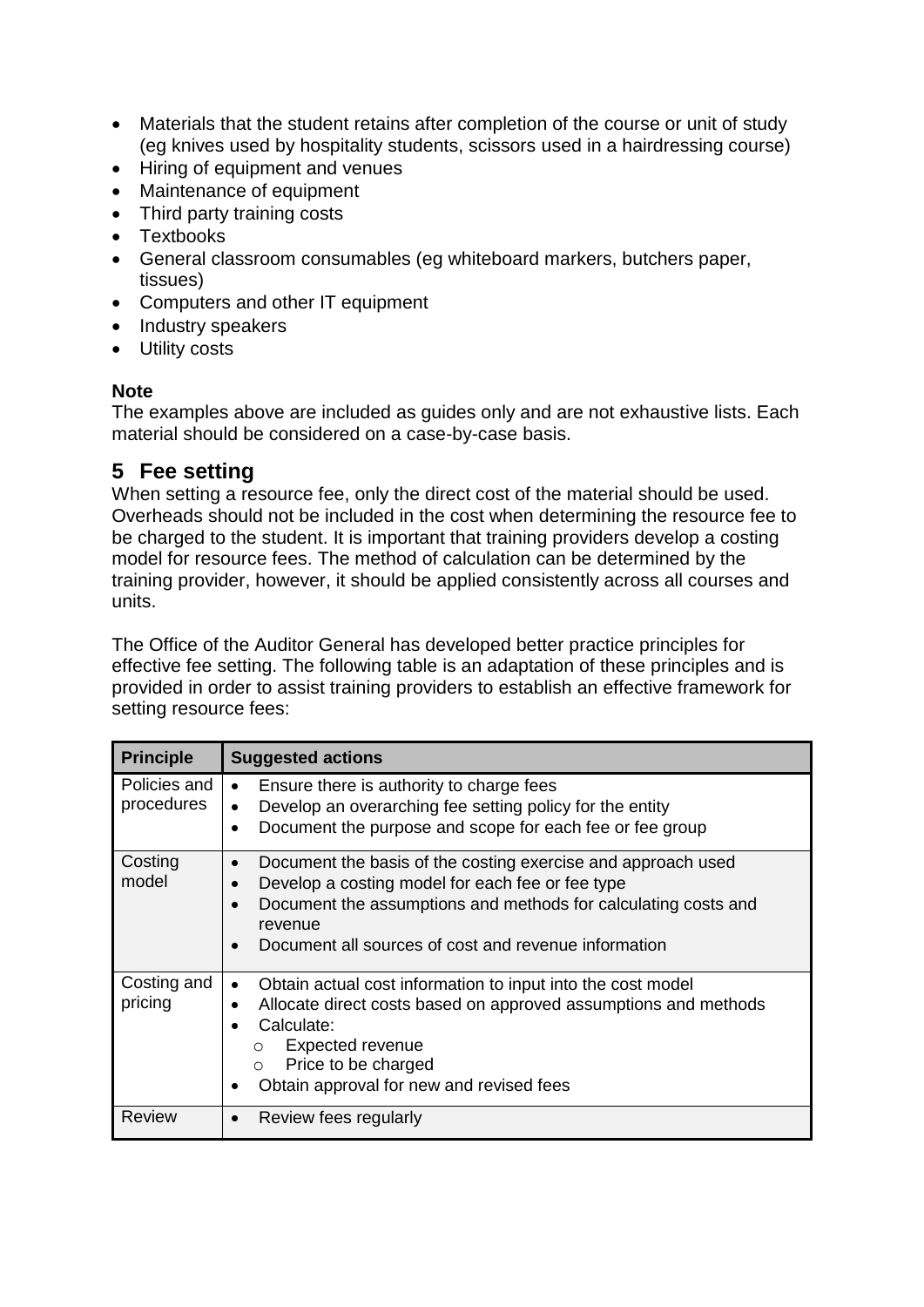## <span id="page-18-0"></span>**ATTACHMENT C FEE WAIVER GUIDELINES**

#### **1 Severe financial hardship definition**

A person is considered to be in severe financial hardship only where they are unable to provide food, accommodation, clothing, medical treatment, or other basic necessities for themselves and/or their dependants. Forms of entertainment or recreation are not basic necessities.

#### **2 Financial hardship assessment**

The assessment of whether an applicant qualifies for a fee waiver is to be made on the basis of their individual circumstances and those of any dependent family members.

Subject to the exceptional circumstances outlined below, a fee waiver cannot be given unless **ALL** of the following criteria are met.

Where these criteria are not met, instalment plans are appropriate and extended payment periods may also be considered.

| Criteria for severe financial hardship |                                                                                                                                                                                         |                         |                                                             |  |  |  |  |
|----------------------------------------|-----------------------------------------------------------------------------------------------------------------------------------------------------------------------------------------|-------------------------|-------------------------------------------------------------|--|--|--|--|
|                                        | The student's income must not exceed the Department of Human Services<br>income thresholds for the low income health care card, as outlined below.                                      |                         |                                                             |  |  |  |  |
|                                        | <b>Status</b>                                                                                                                                                                           | <b>Weekly</b><br>income | Total income in the eight-<br>week period prior to applying |  |  |  |  |
|                                        | Single, no children                                                                                                                                                                     | \$644                   | \$5,152                                                     |  |  |  |  |
|                                        | Couple combined, no children                                                                                                                                                            | \$1,107                 | \$8,856                                                     |  |  |  |  |
|                                        | Single, one dependent child                                                                                                                                                             | \$1,107                 | \$8,856                                                     |  |  |  |  |
|                                        | Couple combined, one child                                                                                                                                                              | \$1,141                 | \$9,128                                                     |  |  |  |  |
|                                        | For each additional child add                                                                                                                                                           | \$34                    | \$272                                                       |  |  |  |  |
|                                        |                                                                                                                                                                                         |                         |                                                             |  |  |  |  |
| 2                                      | The student does not have the disposable income to pay the fees via instalments<br>without compromising their ability to meet their basic living needs or those of their<br>dependents. |                         |                                                             |  |  |  |  |
| 3                                      | There is no basis for concluding that the student's financial circumstances are likely<br>to change within a reasonable period (eg 12 months).                                          |                         |                                                             |  |  |  |  |

### **3 Supporting documentary evidence**

The student must provide relevant supporting documentation to evidence their claim, including evidence as to their financial circumstances. The nature of the evidence provided will depend on the individual circumstances of the student. Example evidence for assessing income includes pay slips and bank statements. Example evidence for assessing outgoings includes tenancy agreements and utility bills.